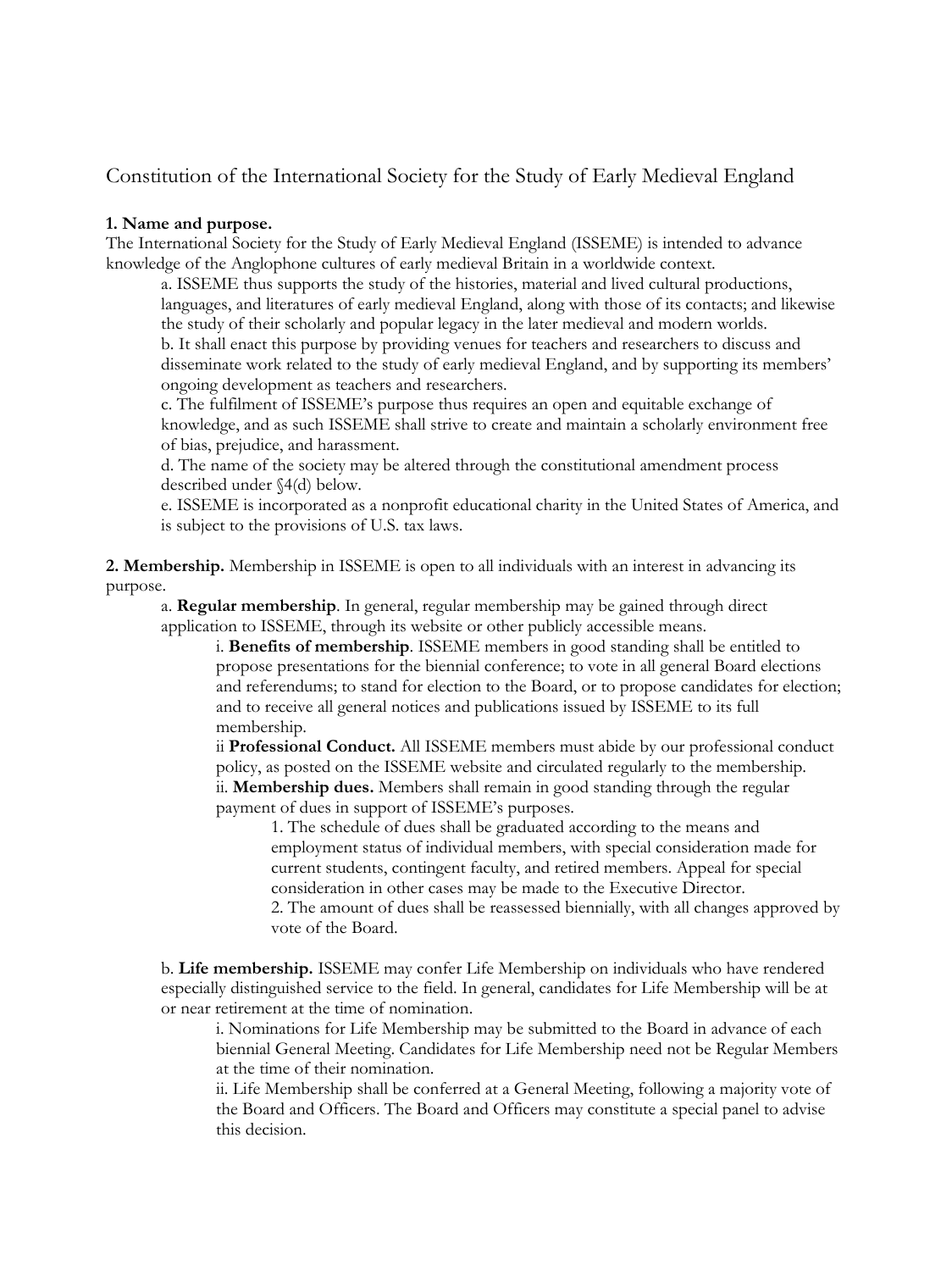iii. Life Members will enjoy all benefits of Regular Membership, and shall not be subject to the payment of dues.

- c. **Rescinding of membership.** In certain circumstances, Regular or Life Membership in ISSEME may be rescinded.
	- i. In general, the rescinding of membership shall only be considered in cases of professional malfeasance by members whose behavior demonstrably violates ISSEME's professional conduct policy, thereby hindering the organization's fulfillment of its purpose. Such behavior might include plagiarism, harassment, sexual misconduct and/or malfeasance in the conduct of ISSEME business.
	- ii. Rescinding of membership shall require the vote of three quarters of the Board and Officers. In cases where the membership of an Officer or Board member is at issue, a special panel shall be constituted of ISSEME members adjudged to be without conflicts of interest in the case.
- **3. Governance**. Ordinary business of ISSEME shall be conducted by its Officers (Executive Committee) and Board (twelve members elected by the membership, see below 3.b).
	- a. **Executive Committee.** The Executive Committee of ISSEME shall consist of the following Officers: a President; one or more Vice Presidents; an Executive Director; a Deputy Executive Director when applicable; a Treasurer; a Webmaster; and a Publications Director. With the exception of the Vice President(s) and the Deputy Executive Director, all Officers are appointed for a six-year term.

i. **Period of service.** The term of each Officer shall begin immediately upon the Board's confirmation of their appointment.

1. Each six-year term will be considered to elapse at the third regular (biennial) Board election following their appointment.

2. Outgoing officers may continue to serve on an interim basis until successors are confirmed by the new Board.

- ii. **President.** The President of ISSEME shall oversee the organization of the biennial conferences, and serve as a public face of ISSEME.
	- 1. The President shall be elected from among the members of the Board, by members of the Board, for a six-year term.
	- 2. No President may serve more than two consecutive terms.
- iii. **Vice President(s).** Each President may nominate one or more Vice Presidents. Vice President(s) serve as primary advisors and liaisons for the President in the arrangement of upcoming conferences and associated ISSEME business.
	- 1. Each candidate for Vice President must be proposed by the President and endorsed by majority vote of the Board. A Vice President should normally be an ISSEME member, but need not be an elected Board member.
	- 2. The term of each Vice President shall begin upon their approval by the Board, and end on December 31 following the conference they organized.
	- 3. Holders of other ISSEME offices may serve as Vice President when appropriate.
- iv. **Executive Director.** The Executive Director of ISSEME shall oversee the Society's management and coordinate the activities of its Officers and Board.
	- 1. The Executive Director shall communicate regularly with the Officers, Board, and membership regarding all developments of significance to ISSEME, and shall at least once each year convene the Officers and Board for a business meeting.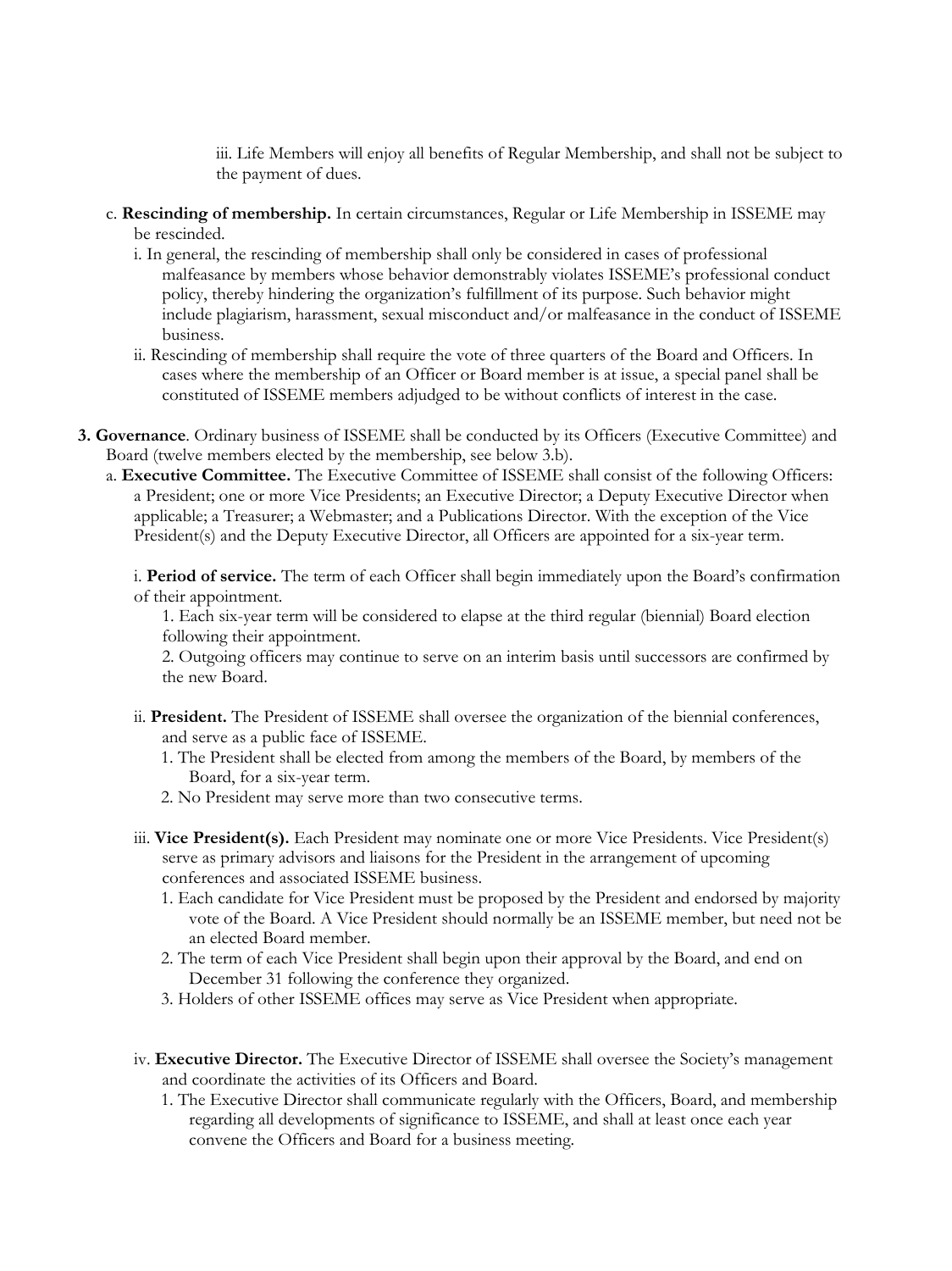- 2. The Executive Director shall be elected from among the members of the Board, by members of the Board, for a six-year term.
- 3. The Executive Director's term of office shall continue for six years, with the possibility of reappointment for a second six-year term.
- 4. The Executive Director may, when appropriate, simultaneously hold the office of Treasurer.
- 5. The Executive Director may nominate a Board member to serve as deputy and delegate some of their tasks to the deputy. The deputy must be endorsed by majority vote of the Board. The term of the deputy ends with that of the Executive Director who nominated them.
- v. **Treasurer**. The Treasurer shall be responsible for ISSEME's finances, including book-keeping, dues records, and tax payments.

1. Each year, the Treasurer shall make a report to the Officers and Board of ISSEME's finances, including its assets, major expenditures, and coming liabilities.

2. The Treasurer shall assess the dues structure yearly, and propose any changes to the Officers and Board for a vote.

3. Each new Treasurer shall be nominated by the Executive Director from among the members of the Board and appointed by vote of the Board.

4. The Treasurer's term of office shall continue for six years, with the possibility of reappointment. Outgoing Treasurers shall coordinate with their successors in the preparation of the yearly report for their final year in office.

5. The Treasurer, with the aid and oversight of the Board and Officers, shall be responsible for ensuring ISSEME's compliance with all relevant law governing the taxation and financial activity of an educational charity. In general, the Treasurer must therefore be based within the United States, for the purposes of tax compliance.

vi. **Webmaster.** The Webmaster shall be responsible for maintaining ISSEME's website, including membership and dues management software, secure and in good working order, and for keeping the website up to date.

> 1. Each new Webmaster shall be nominated by the Executive Director and appointed by vote of the Board. The Webmaster should normally be an ISSEME member, but need not be an elected Board member.

2. The Webmaster's term of office shall continue for six years, with the possibility of reappointment. Outgoing Webmasters shall coordinate with their successors in the handover of all relevant passwords, etc.

3. Holders of other ISSEME offices may serve as Webmaster when appropriate.

vii. **Publications Director.** The Publications Director will supervise the production of ISSEME proceedings volumes and all publications associated with the Society.

> 1. Each new Publications Director shall be nominated by the Executive Director and appointed by vote of the Board. The Publications Director should be an ISSEME member, but need not be an elected Board member.

2. The Publications Director's term of office shall continue for six years, with the possibility of reappointment. Outgoing Publications Directors shall coordinate with their successors in the handover of all ongoing publications.

3. Holders of other ISSEME offices may serve as Publication Director when appropriate.

b. **The Board.** The governing Board of ISSEME shall consist of twelve members in good standing, elected by the full membership to serve for four-year terms.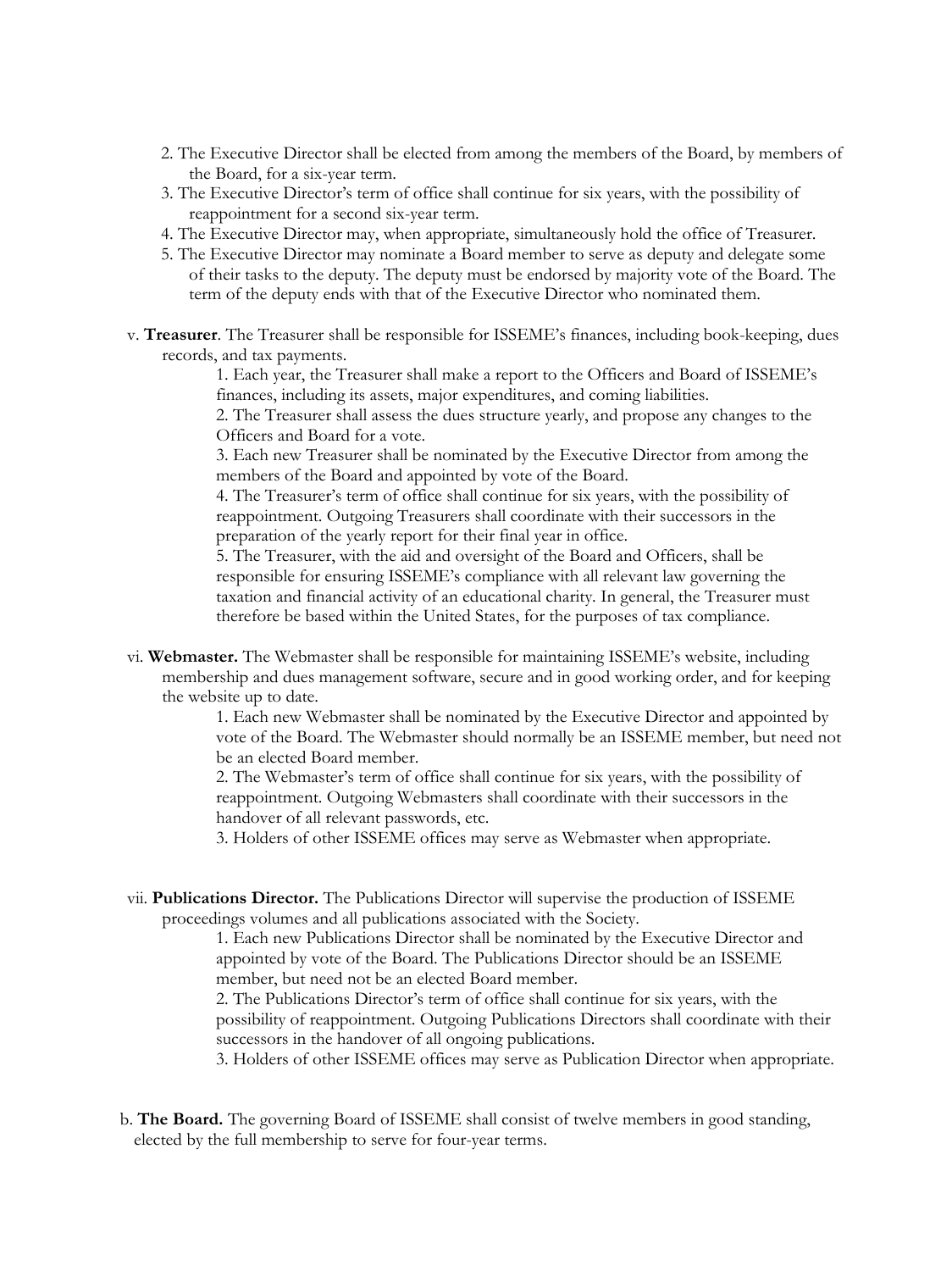i. Members of the Board are charged with the creation and maintenance of programs and structures in service of ISSEME's purpose, with representing the needs of ISSEME's membership, and with aiding the Officers in the conduct of ISSEME business.

1. Members of the Board will be expected to take part in the evaluation of publications for ISSEME's publication awards. Officers may be exempt from that obligation so as to keep the workload reasonable.

2. With the advice and consent of the Officers and full Board, individual Board members may constitute such panels and task forces as are necessary for the conduct of their duties. Such Board-run panels may include other ISSEME members and/or non-ISSEME members (such as representatives of other learned societies) when necessary, and as approved by the Board and Officers.

3. Board members may also be tasked with liaising with other programs and societies where appropriate.

ii. Elections for the Board shall take place every two years. Each Board member's term shall begin on the first of the month following the election. A Board member may serve a maximum of two consecutive terms.

iii. Insofar as possible, Board terms should be staggered so that half the Board is renewed in any given election. If a Board position falls vacant more than a year before the next election, the Executive Director may hold a by-election to fill it. A Board member elected in a by-election will serve out the remainder of the vacated four-year term.

iv. Prior to each upcoming election, the Executive Director shall issue a call for nominations. Any member may submit a nomination, or self-nominate. To be eligible for election, candidates must be members in good standing of ISSEME, and must confirm that they are able and willing to fulfil the duties of a Board member, and that they will uphold and abide by the organization's professional conduct policy.

v. The Board and Officers will assemble the nominations into a slate of at least two candidates for each coming vacancy, with the goal of ensuring full and equitable representation of ISSEME's multiple constituencies and demographics.

vi. In addition to the twelve elected members and the Executive Committee, the Board may also include *ex officio* members who represent publications and projects officially associated with ISSEME. *Ex officio* members shall constitute full members of the Board.

vii. All votes of the Board will be decided by a simple majority unless otherwise stated. In the case of a tie, a poll will be conducted of the President, the Executive Director, and the Treasurer. The matter will be decided by a simple majority of this poll.

c. **Removal from office.** Any Officer or Board member who ceases for a significant period to fulfil the duties of their office, or whose behavior violates the professional conduct policy or otherwise comes to constitute a significant impediment to ISSEME's purpose, may be removed from office by a two-thirds vote of the other Officers and Board.

i. A Board member who has been removed from office may stand again for election, but no Officer so removed may be again eligible for similar service.

ii. Currently serving Officers and Board members may, for good cause, request a leave of up to six months; in such cases, the Officers and Board shall appoint a suitable interim appointment. Such a leave shall not constitute grounds for removal from office.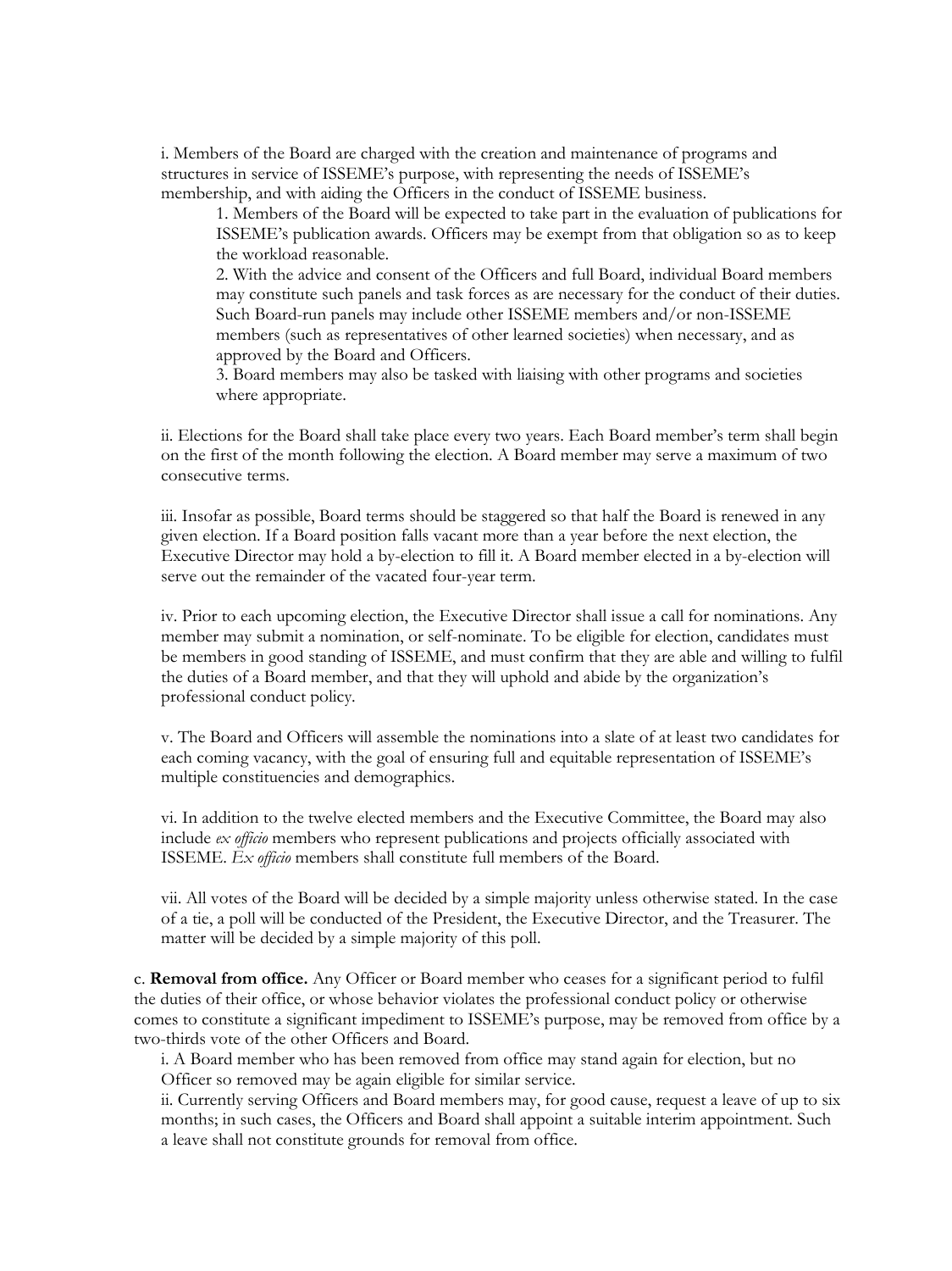#### **4. Conduct of business.**

a. **Annual business meetings.** Each year, the Executive Director shall convene the Board and Officers for discussion of ISSEME business.

i. In advance of the meeting, written reports will be provided by:

1. The President and Vice-President(s) on the latest and upcoming biennial conferences;

2. The Treasurer, on ISSEME's finances;

3. Members of other relevant working groups and task forces on any current initiatives.

ii. Following the meeting, the Executive Director will circulate a summary report of the year's business to the full membership.

iii. The annual meeting may be conducted partly in person or fully remotely; in all instances, it shall be made possible for Officers and Board members to attend remotely.

b. **Elections.** All votes of the full membership shall be conducted electronically, through whatever means the Board deems most secure, equitable, and efficient. The results of all votes shall be provided to the membership in a timely fashion. Deviations from the election timetable described in this Constitution shall be made only in extreme and unforeseeable circumstances, and the membership must be promptly made aware of such alterations and the reasons for them.

c. **Biennial conferences.** It shall be the duty of the President and Vice-President(s) to organize a conference dedicated to ISSEME's purpose in the summer of each odd-numbered year.

i. At least two and up to six years in advance, the President shall solicit proposals from members for venues for upcoming conferences. A nomination for one or more Vice-Presidents shall be part of each proposal.

ii. After preliminary inquiries into each proposal, the President shall bring eligible candidates before the Board and Officers for approval at an annual business meeting (or, in extraordinary circumstances, at a meeting specially convened for this purpose). iii. Selection of venues shall always take into consideration the needs of ISSEME's international membership, and should be structured so as to ensure as many members as possible can participate within a four- to six-year timespan.

iv. The Vice-President(s) in charge of each successful proposal shall coordinate with the President, Executive Director, and Board to create programming, including a call for papers, that ensures maximum and equitable participation by ISSEME's members and advances the society's purpose. The relevant Vice-President(s) may establish special panels for the evaluation of abstracts and other proposals.

v. Each biennial conference shall include a general meeting of ISSEME's membership, coordinated by the Executive Director. Members may propose agenda items to the Board or Officers in advance of this meeting. This meeting is for the purpose of discussion; all votes shall be taken electronically, as stipulated under §4(b) above.

#### d. **Ratification of the Constitution, and amendments.**

This Constitution shall be ratified by simple majority vote of the voting membership. Amendments to this document shall be ratified by the vote of two-thirds of the voting members in a referendum in which at least half the membership casts a vote.

i. Any two Board members may propose a Constitutional amendment.